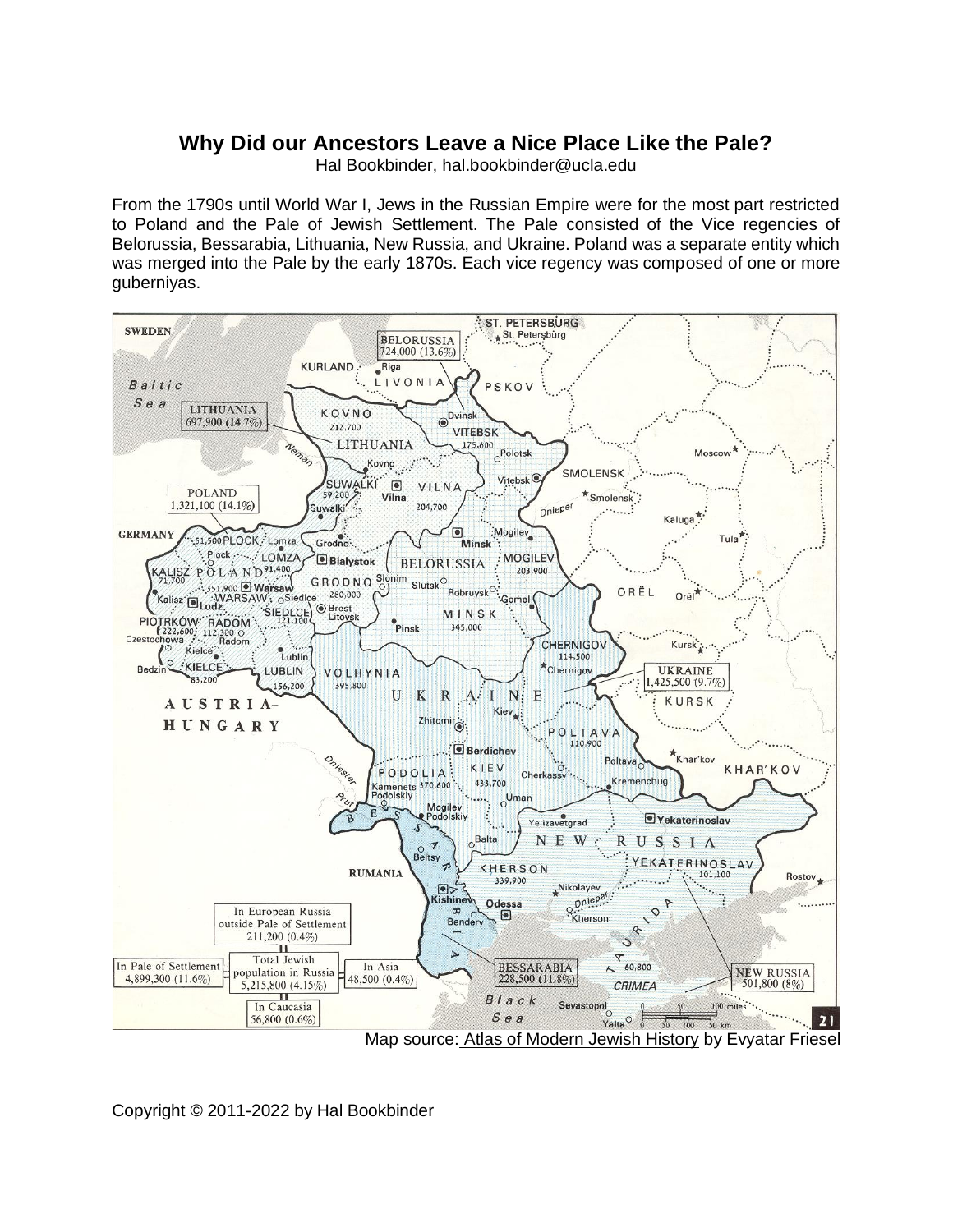## **Timeline of the Pale**

The history of the Pale can be thought of as going through six stages,

- Creation,
- Confinement,
- Repression,
- Enlightenment,
- Pogroms and
- Chaos.

The presentation discusses these stages and their impact on the Jewish population of the Pale.

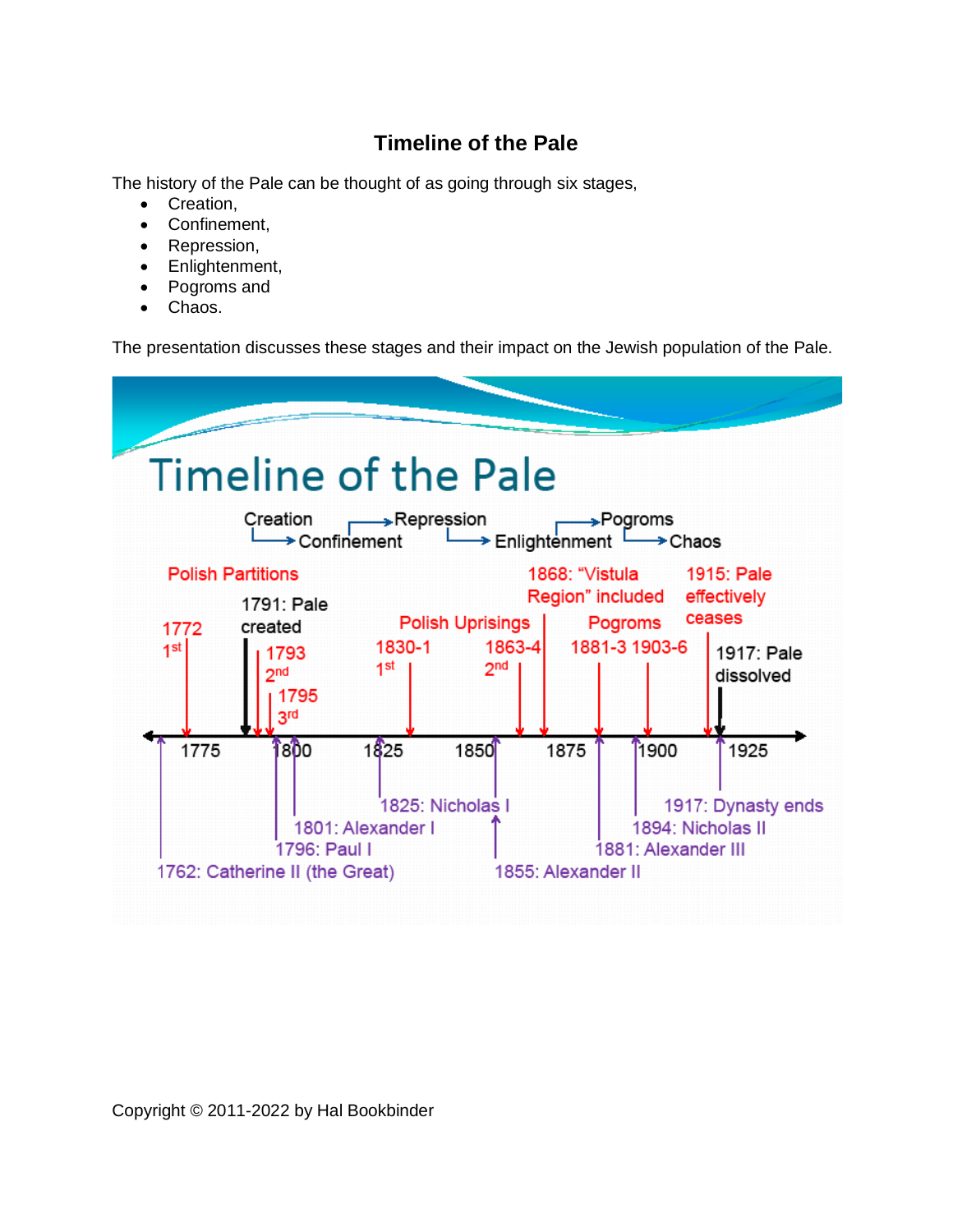The Pale of Jewish Settlement consisted of the Belorussia, Bessarabia, Lithuania, New Russia, and Ukraine Vice regencies. Each vice regency was composed of guberniya (provinces) which were composed of uyezd (districts). The name of an uyezd was generally the same as its chief town. When the town had a different name, it is shown as "Uyezd/Town." The chart below shows these political breakdowns. The population figures are from the 1897 Russian census as shown in the Atlas of Modern Jewish History by Evyatar Friesel. The list of uyezds by guberniya is from the Great Soviet Encyclopedia. The contemporary names (in parenthesis) are from Where Once We Walked by Gary Mokotoff and Sallyann Sack.

| Vice regency<br>#, % Jews       | Guberniya (year formed)<br># Jews  | Uyezd (contemporary name)<br>* = Guberniya capital                                                                                                                                                       |
|---------------------------------|------------------------------------|----------------------------------------------------------------------------------------------------------------------------------------------------------------------------------------------------------|
| Belorussia<br>724,000;<br>13.6% | Minsk (1793-95, 1796)<br>345,000   | Bobruysk, Borisov, Igumen (Cherven), *Minsk, Mozyr,<br>Novogrudok, Pinsk, Rechitsa, Slutsk                                                                                                               |
|                                 | Mogilev (1773-78, 1802)<br>203,900 | Bykhov, Chausy, Cherikov, Gomel, Gorki, Klimovichi,<br>*Mogilev, Mstislavl, Orsha, Rogachev, Senno                                                                                                       |
|                                 | Vitebsk (1802)<br>175,600          | Drissa (Verkhnedvinsk), Dvinsk (Daugavpils), Gorodok,<br>Lepel, Liutsin (Ludza), Nevel, Polotsk, Rezhitsa (Rezekne),<br>Sebezh (Sebeza), Velizh, *Vitebsk                                                |
| Bessarabia<br>228,500;<br>11.8% | Bessarabia (1873)                  | Akkerman (Belgorod Dbestrovskiy), Beltsy, Bendery, Izmail,<br>Khotin, Kishinev, Orgeyev, Soroki                                                                                                          |
| Lithuania<br>697,900;<br>14.7%  | Grodno (1801)<br>280,000           | Bialystok, Bielsk, Brest Litovsk (Brest), *Grodno, Kobrin,<br>Pruzhany, Slonim, Sokolka, Volkovysk                                                                                                       |
|                                 | Kovno (1842)<br>212,700            | *Kovno, Novoaleksandrovsk (Zarasai), Panevezys,<br>Raseiniai, Siauliai, Telsiai, Vilkomir (Ukmerge)                                                                                                      |
|                                 | Vilna (1795-97, 1802)<br>204,700   | Disna, Lida, Oshmyany, Svencionys, Trakai, Vileika (Naujoji<br>Vilnia), *Vilna (Vilnius)                                                                                                                 |
| New Russia<br>501,800;<br>8.0%  | Ekaterinoslav (1802)<br>101,100    | Aleksandrovka, Bakhmut (Artemosvk), *Ekaterinoslav<br>(Dnepropetrovsk), Mariupol (Zhdanov), Novomoskovsk,<br>Pavlograd, Slavianoserbsk/Lugansk (Voroshilovgrad),<br>Verkhnedneprovsk                     |
|                                 | Kherson (1803)<br>339,000          | Aleksandriya, Ananyev, Elizavetgrad (Kirovograd), *Kherson,<br>Odessa, Tirashpol                                                                                                                         |
|                                 | Tavrida (1802)<br>60,800           | Berdyansk, Dnepr/Aleshki (Tsyurupinsk), Feodosiya,<br>Melitopol, Perekop, *Simferopol, Yalta, Yevpatoriya                                                                                                |
| Ukraine<br>1,425,500;<br>9.7%   | Chernigov (1796)<br>114,500        | Borzna, *Chernigov, Glukhov, Gorodnya, Konotop, Kozelets,<br>Krolevets, Mglin, Nezhin, Novgorod Severskiy, Novozybkov,<br>Oster, Sosnitsa, Starodub, Surazh                                              |
|                                 | Kiev (1708-81, 1796)<br>433,700    | Berdichev, Cherkassy, Chigirin, Kanev, *Kiev (Kiyev),<br>Lipovets, Radomyshl, Skvira, Tarashcha, Uman, Vasilkov,<br>Zvenigorodka                                                                         |
|                                 | Podolia (1796)<br>370,600          | Balta, Bratslav, Gaysin, *Kamenets Podolskiy, Letichev,<br>Litin, Mogilev Podolskiy, Novaya Ushitsa, Olgopol, Proskurov<br>(Khmelnitskiy), Vinnitsa, Yampol                                              |
|                                 | Poltava (1802)<br>110,900          | Gadyach, Khorol, Konstantinograd (Krasnograd), Kovelyaki,<br>Kremenchug, Lokhvitsa, Lubny, Mirgorod, Pereyaslav<br>(Pereyaslav Khmelnitskiy), Piryatin, *Poltava, Priluki, Romny,<br>Zenkov, Zolotonosha |
|                                 | Volhynia (1796)<br>395,800         | Dubno, Izyaslav, Kovel, Kremenets, Lutsk, Novograd<br>Volynskiy, Ostrog, Ovruch, Rovno, Starokonstantinov,<br>Vladimir Volynskiy, *Zhitomir                                                              |

Copyright © 2011-2022 by Hal Bookbinder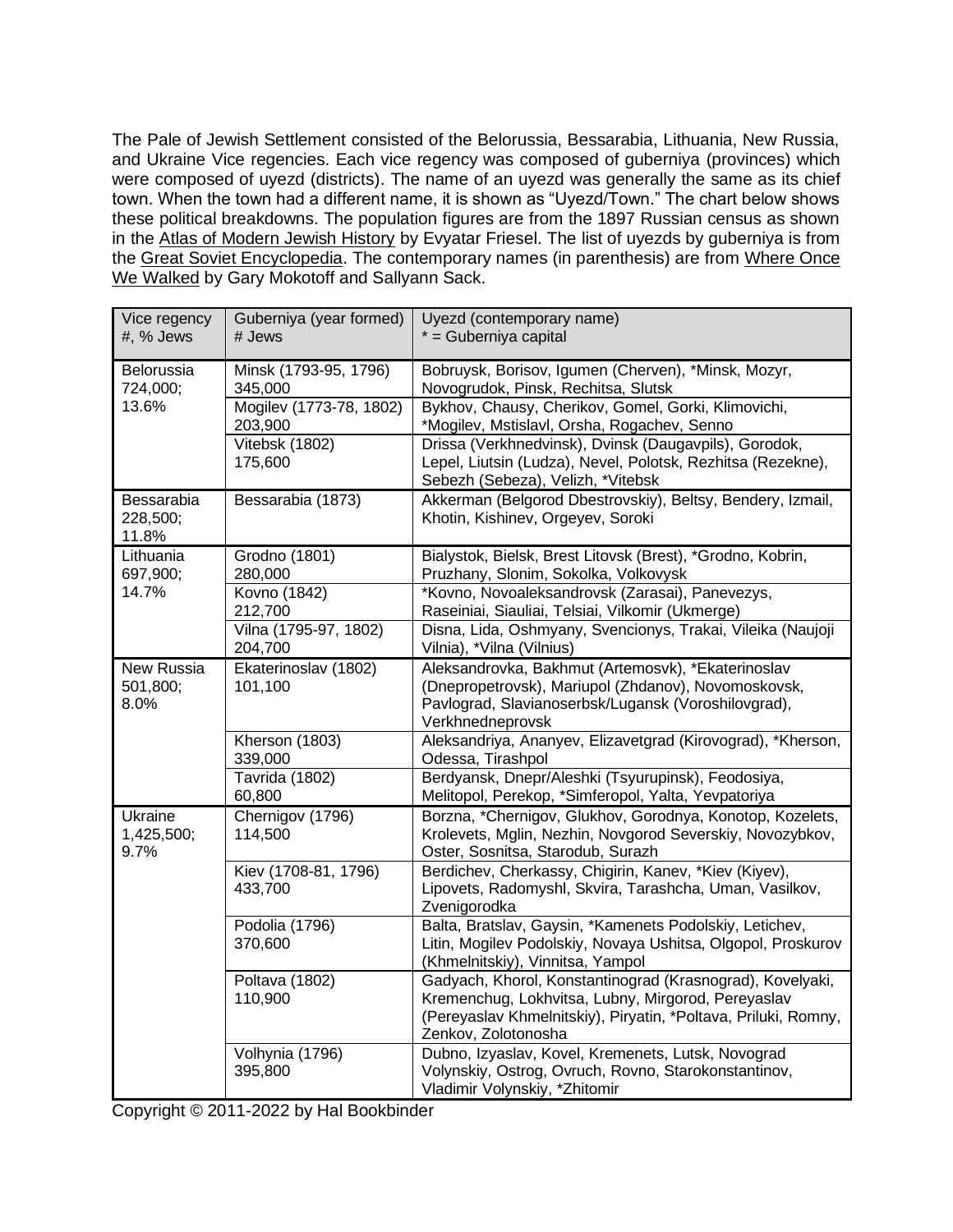In 1815, the Kingdom of Poland was reconstituted at the Congress of Vienna, with the Russian Tsar as King. The resultant entity was referred to as Congress Poland ("Kongresowka") and was divided into palatinates or voivoidships ("Wajewodztwa" in Polish). These included Cracow, Sandomier, Lublin, Podlachia, Kalisz, Plock, Warsaw, and Augustowo. The first four covered Polish lands that had been occupied by the Austrian Empire as Western Galicia. The latter four covered Polish lands that had been occupied by Prussia.

After two unsuccessful Polish uprisings, Congress Poland ceased to be a separate country and was consolidated into the Russian empire as "Vistulaland", though it often continued to be referred to as Congress Poland or the Kingdom of Poland. Concurrently, the provinces were redrawn into ten guberniya, and administered in the Russian fashion. Kielce was created out of Cracow Voivoidship. Radom was fashioned out of Sandomier. Podlachia was renamed Siedlce. Augustowo was divided into two guberniya, Suwalki in the north and Lomza in the south. Piotrkow was formed from portions of four voivoidships, Cracow, Sandomier, Kalisz, and Warsaw. The other voivoidships retained their names as they were converted to guberniya.

In the census of 1897, Congress Poland contained 1,321,100 Jews, who constituted 14.1% of the population. The chart below lists the ten Congress Poland guberniyas and some significant communities in each at the turn of the century. The communities shown are those on the map of Russia in the 1900 edition of The Century Dictionary and Cyclopedia.

| Guberniya    |                                                                                  |  |  |
|--------------|----------------------------------------------------------------------------------|--|--|
| # Jews       | Major communities, 1900 (identified by their contemporary names)                 |  |  |
| Kalisz       | Dzialoszyn, Kalisz, Kleczew, Kolo, Konin, Leczyca, Ozorkow, Sieradz, Slupca,     |  |  |
| 71,700       | Turek, Warta, Wielun, Wieruszow, Zdunska Wola                                    |  |  |
| Warsaw       | Aleksandrow Kujawski, Blonie, Gabin, Gora Kalwaria, Gostynin, Grochow,           |  |  |
| 351,900      | Grojec, Kowal, Kutno, Lowicz, Lubien Kujawski, Minsk Mazowiecki, Mszczonow,      |  |  |
|              | Nasielsk, Nowy Dwor Mazowiecki, Plonsk, Praga, Pultusk, Radziejow,               |  |  |
|              | Radzymin, Skierniewice, Warszawa, Włocławek, Wolomin                             |  |  |
| <b>Plock</b> | Biezun, Chorzele, Ciechanow, Lipno, Mlawa, Osada Lubicz, Plock, Przasnysz,       |  |  |
| 51,500       | Rypin, Sierpc, Wyszogrod                                                         |  |  |
| Lomza        | Grajewo, Kolno, Lomza, Makow Mazowiecki, Wysokie Mazowieckie, Myszyniec,         |  |  |
| 91,400       | Nur, Ostroleka, Ostrow Mazowiecka, Szczuczyn, Tykocin                            |  |  |
| Suwalki      | Augustow, Kalvarija, Kudirkos Naumiestis, Marijampole, Prienai, Seirijai, Sejny, |  |  |
| 59,200       | Suwalki, Szakiai, Vilkaviskis, Virbalis                                          |  |  |
| Piotrkow     | Bedzin, Brzeziny, Czestochowa, Koluszki, Lask, Lodz, Myszkow, Pabianice,         |  |  |
| 222,600      | Piotrkow Trybunalski, Radomsko, Rawa Mazowiecka, Tomaszow Mazowiecki,            |  |  |
|              | Warta, Wolborz, Zarki, Zgierz                                                    |  |  |
| Radom        | Ilza, Konskie, Kozienice, Radom, Rakow, Opatow, Opoczno, Ostrowiec               |  |  |
| 112,300      | Swietokrzyski, Przedborz, Sandomierz, Solec, Staszow, Szydlowiec, Zwolen         |  |  |
| Siedlce      | Biala Podlaska, Garwolin, Janow Podlaski, Laskarzew, Losice, Maciejowice,        |  |  |
| 121,100      | Ostrow Lubelski, Parczew, Siedlce, Sokolow Podlaski, Stoczek, Wegrow,            |  |  |
|              | Zelechow                                                                         |  |  |
| Kielce       | Busko Zdroj, Checiny, Chmielnik, Dzialoszyce, Jedrzejow, Kielce, Nowy            |  |  |
| 83,200       | Korczyn, Lukow, Miechow, Olkusz, Pilica, Pinczow, Stopnica, Wloszczowa           |  |  |
| Lublin       | Bilgoraj, Biskupice Lubelskie, Bychawa, Chelm, Hrubieszow, Janow Lubelski,       |  |  |
| 156,200      | Kazimierz Dolny, Krasnik, Krasnystaw, Lubartow, Lublin, Pulawy,                  |  |  |
|              | Szczebrzeszyn, Tarnogrod, Tomaszow Lubelski, Uchanie, Zamosc                     |  |  |

Copyright © 2011-2022 by Hal Bookbinder